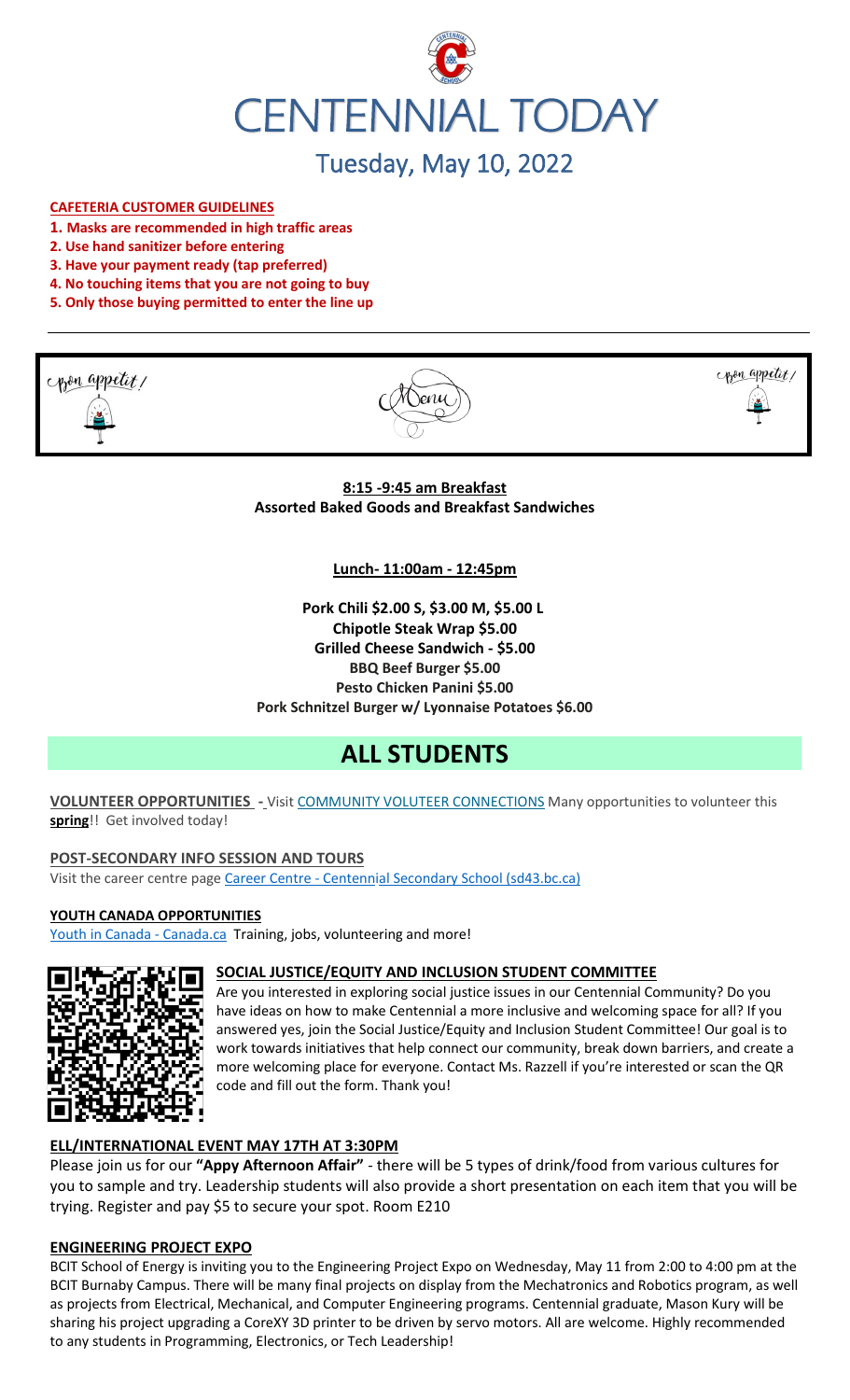## **#LOCAL LOVE FUND – ART EXPO – "COMO LAKE"**

Bring some joy and #locallove to the community! Theme: "COMO LAKE". Submissions will be due May 25<sup>th</sup>. Questions? Email [dhealeywright@sd43.bc.ca](mailto:dhealeywright@sd43.bc.ca) or come to the Career Centre**\*\* ONLY 5 CANVASES LEFT!! GET YOURS TODAY!**

## **GRADE 12**

## **CAPILANO U - Application Deadline Extended: Bachelor of Kinesiology \*NEW\***

Applications for the Fall 2022 intake of the Bachelor of Kinesiology (BKINKINE) have been reopened and extended to **June 7, 2022** (but may close sooner if the program becomes full). This intake was previously closed May 3, 2022. Application dates will update on the website with the next web refresh. Program and admission information can be found [HERE](https://r20.rs6.net/tn.jsp?f=001SUzFX9y6x_DZ8u1ILhrZoR561QI7ko-glqLZ3NGKEFYDiPkHhwaQO5hadoW4JFVrApBljFLx0BCplok2Va4m_w32cW5s6kD5qv8NykZgy9Zo72NK3zwzReaGpUNNGz3GRbVeQAJCqhUivMUWEW1rI3-OAq6I8DoKzJOqbnBGczpT3WvMJ8WdqqH5YzRx_ltcjN6YI1_AoMBQ78y5WnWPt6b6a38aSrIOtAeTudxClJQPgYbTky18V93Bm4ygG_m5VH6MYk12RIgavzLTCSojuA==&c=3pWigr51xerjgpsJQfV7gCmLcs4LPkC7OicqYYgjmVJbku7DyMgbQA==&ch=xtJxjTAWGbsUBfCzEiIL8P3QkU5CEUWkteH7aJ3afKtmbmqCWhD_Rg==)

#### **ATTENTION GRADE 12s\*NEW\***

We are excited to announce that after a 2-year hiatus, the **2022 Grad Dinner Dance** will be on **Saturday, June 18th** at 6pm at the **Sheraton Wall Centre Vancouver**. Dress code is formal. A buffet dinner will be served, followed by dancing. Tickets are \$175 and will be available on School Cash Online. (The PAC will be hosting After Grad at the Coquitlam Rec Centre on Poirier following Dinner Dance, these tickets will be available separately.) If you have **specific food allergies or intolerances**, please email **Ms. Mattson** at [mmattson@sd43.bc.ca](mailto:mmattson@sd43.bc.ca) or see her in Room E216.

- Dinner Dance Tickets \$175 per grad available to purchase online between May 2 May 14
- Aftergrad Tickets \$40 per grad available to purchase online between May 15 May 31
- Commencement Guest Tickets \$5 per guest available to purchase online between May 15 June 9
- All tickets must be purchased online on SchoolCash site. <https://sd43.schoolcashonline.com/>

## **2022 VALEDICTORIAN SELECTION PROCESS**

#### **NOMINATION QUALIFICATIONS:**

- Must be in good standing to graduate as of June 2022 (no 'I' Reports, no courses that have been failed this year)
- 4 teacher nominations

#### **NOMINATION PROCESS:**

Interested potential nominees must submit the following to be considered for nomination:

- Teacher Nomination Forms (4) (this is an online form the link has been emailed to all teachers and was included in the email sent to families)
- Short Essay *(1 page, typed, double-spaced)* "*Why I Should Be Valedictorian*", completed on your own (submitted Mr. Jackson at [brjackson@sd43.bc.ca\)](mailto:bking@sd43.bc.ca)

## *\*This package is to be emailed before 4 pm, May 13th 2022 (no exceptions!)*

#### **TIMELINE:**

| May $5^{\text{th}} - 13^{\text{th}}$ | - The online Nomination forms goes live                                                           |
|--------------------------------------|---------------------------------------------------------------------------------------------------|
| May 13 <sup>th</sup>                 | -Nomination forms and teacher forms due to the Mr. Jackson's email brjackson@sd43.bc.ca by 4 p.m. |
| May 16 <sup>th</sup>                 | - Nominee Staff Selection Committee meeting                                                       |
| May 17 <sup>th</sup>                 | - Successful nominees announced                                                                   |
| May 18 <sup>th</sup>                 | - Successful nominee meeting to discuss campaign process and requirements. Time TBA.              |
| May 26 <sup>th</sup>                 | - Speeches will be shared to grade 12 students. Online voting will occur.                         |
| May 27 <sup>th</sup>                 | - Valedictorian announced                                                                         |

**CAREER CENTRE Visit the online Centennial Career Centre Pag[e HERE](https://www.sd43.bc.ca/school/centennial/ProgramsServices/CareerCentre/experiences/Pages/default.aspx#/=)**



**@cent43careercentre** 

**GRACE FAMILY NETWORK FOUNDATION SCHOLARSHIP ESSAY (3 X \$500 in Metro Vancouver)** *"WHAT ARE YOUR IDEAS TO REDUCE SYSTEMIC BIAS AND INEQUITY IN SOCIETY?"* To submit your essay go to [GFNF.ORG](http://www.gfnf.org/) Deadline: May 31/22